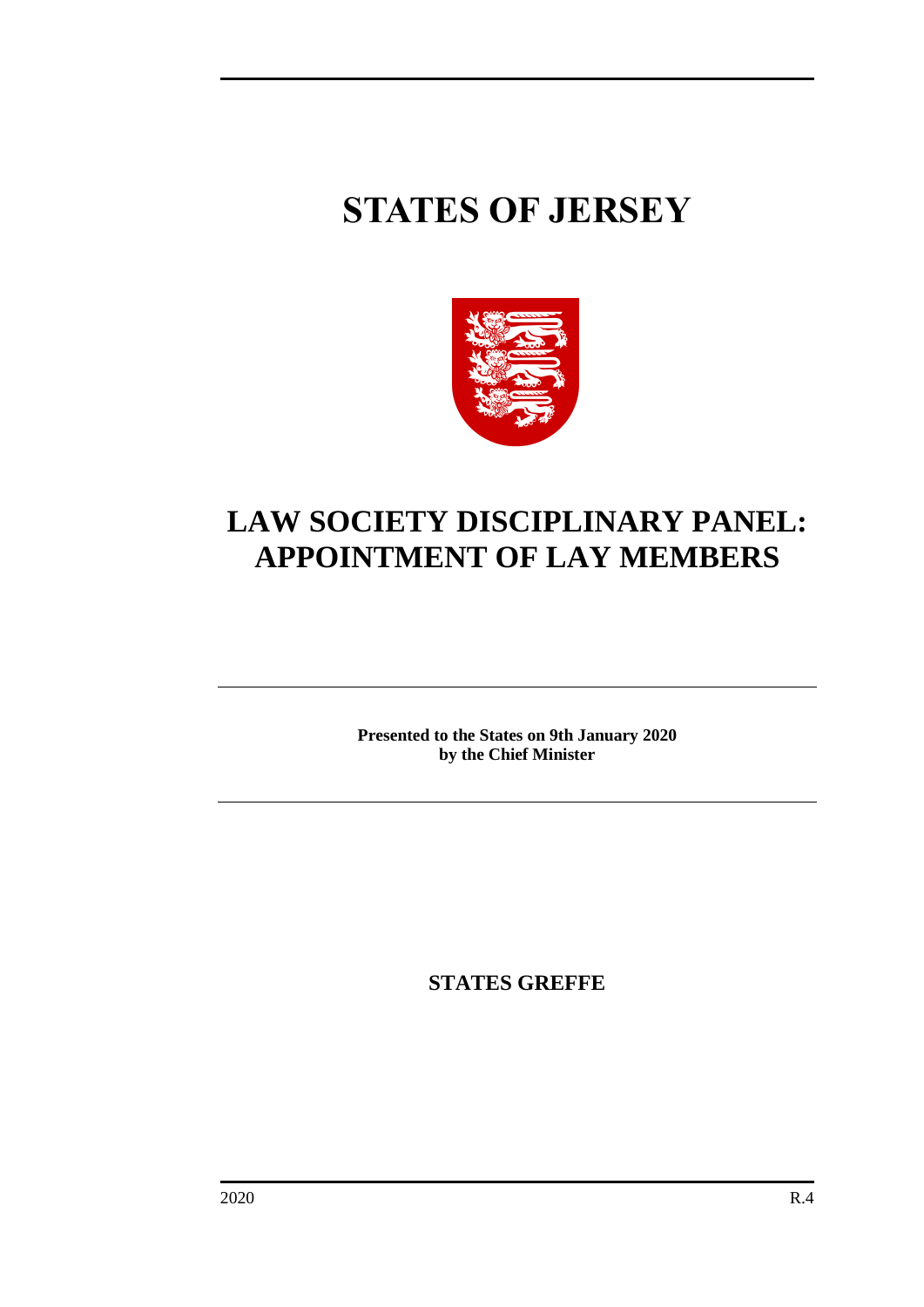#### **REPORT**

#### **Background**

[The Law Society of Jersey Law 2005](https://www.jerseylaw.je/laws/revised/Pages/07.570.aspx) ("the 2005 Law") came into force on 1st January 2007, in order to provide for the administration and disciplinary control of advocates and solicitors of the Royal Court. It was amended with effect from 2nd August 2018 to provide for the recognition of legal services bodies, and to extend disciplinary control to legal services bodies.

One of the principal objectives of the Society is to promote high standards of professional conduct among practitioners, and to this end, the Law makes provision for the appointment of a Disciplinary Panel to consider and adjudicate upon complaints against members of the legal profession and legal services bodies.

In accordance with Article 18(1) of the 2005 Law, the Disciplinary Panel shall consist of "not less than 7 and not more than 15 fit and proper persons as lay members". The Panel also includes "not less than 7 and not more than 10 ordinary members of the Law Society". Complaints against legal practitioners are submitted to the President of the Law Society and, in those cases where the President is satisfied that a complaint establishes a *prima facie* case of misconduct, the matter will be referred to a disciplinary committee.

The Disciplinary Panel is currently comprised of only 5 lay members, all of whom are serving a second term of office. It is therefore necessary to appoint additional lay members to ensure that at least the minimum complement of lay members is maintained. A complement of 8 lay members is currently considered sufficient to cope with demand on the services of members of the Disciplinary Panel.

The details of the current membership are set out below.

Mr. Paul John Battrick, M.B.E. Mr. Ian Berry Mrs. Annette Cullen Mr. (Patrick) David McGrath Mrs. Deborah Ann Thompson.

The above lay members were appointed by the States for a 5 year term of office on 19th November 2013 under [P.104/2013,](https://statesassembly.gov.je/Pages/Propositions.aspx?ref=P.104/2013&refurl=%2fPages%2fPropositions.aspx%3fdocumentref%3dP.104%2f2013) and re-appointed for a second term of office of 4 years on 19th November 2018 under [R.143/2018.](http://www.statesassembly.gov.je/assemblyreports/2018/r.143-2018.pdf)

#### **Appointments process**

The recruitment process and composition of the appointments panel for new lay members was approved by the Jersey Appointments Commission. It was determined that the Appointments Commission did not need to participate in the recruitment process itself, provided that the agreed process was followed.

The positions were advertised in the Jersey Evening Post on 2 occasions, on 10th and 12th September 2019, with a closing date for applications of 30th September 2019. Ten expressions of interest and requests for the comprehensive information pack were received. One potential applicant was disqualified from applying as a consequence of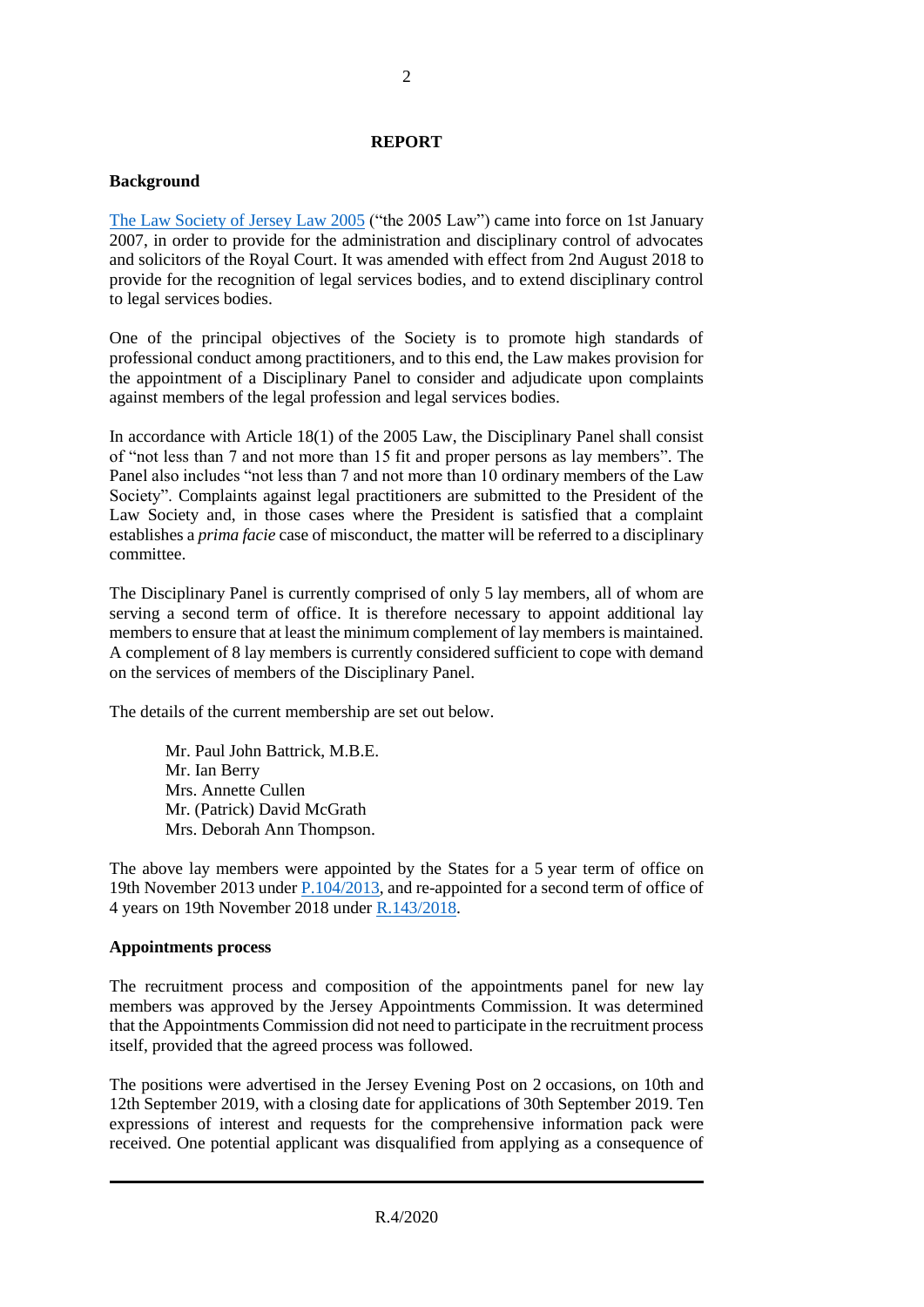them being a qualified lawyer in another jurisdiction. Formal applications were received from 6 individuals, all of whom were subsequently interviewed by the appointments panel on 4th and 6th November 2019.

The members of the appointments panel were Mr. Douglas Melville (Channel Islands Financial Ombudsman), Advocate Elaine Millar (Viscount of the Royal Court of Jersey), Mr. David Rosser (Former Chair of the Law Society of Jersey Disciplinary Panel) and Mr. Neville Benbow (Chief Executive Officer, The Law Society of Jersey).

#### **Appointment of lay members to the Disciplinary Panel**

The appointments panel recommends that the following individuals be appointed as lay members of the Law Society of Jersey Disciplinary Panel –

Mr. Nick Cameron Mrs. Mary Curtis Ms. Sara Gascoigne.

#### **Recommendation**

The Chief Minister is pleased to accept the recommendation of the appointments panel, and is grateful that these individuals, with their blend of skills and experience, are committed to undertaking this time-consuming and complex work in an honorary capacity.

In accordance with Article 18(3A) of the 2005 Law, the Chief Minister hereby provides notice to the States Assembly of his intention to make these appointments. Subject to the confirmation of these appointments, the lay members will serve for a period of 5 years. A further Ministerial Decision will be made to confirm the commencement date of these appointments.

Biographies for the candidates are provided in the attached **Appendix**.

### **Financial and manpower implications**

Administrative support to the Disciplinary Panel is provided by The Law Society of Jersey. The lay members work in an honorary capacity and, therefore, there are no financial or manpower implications for the Government of Jersey.